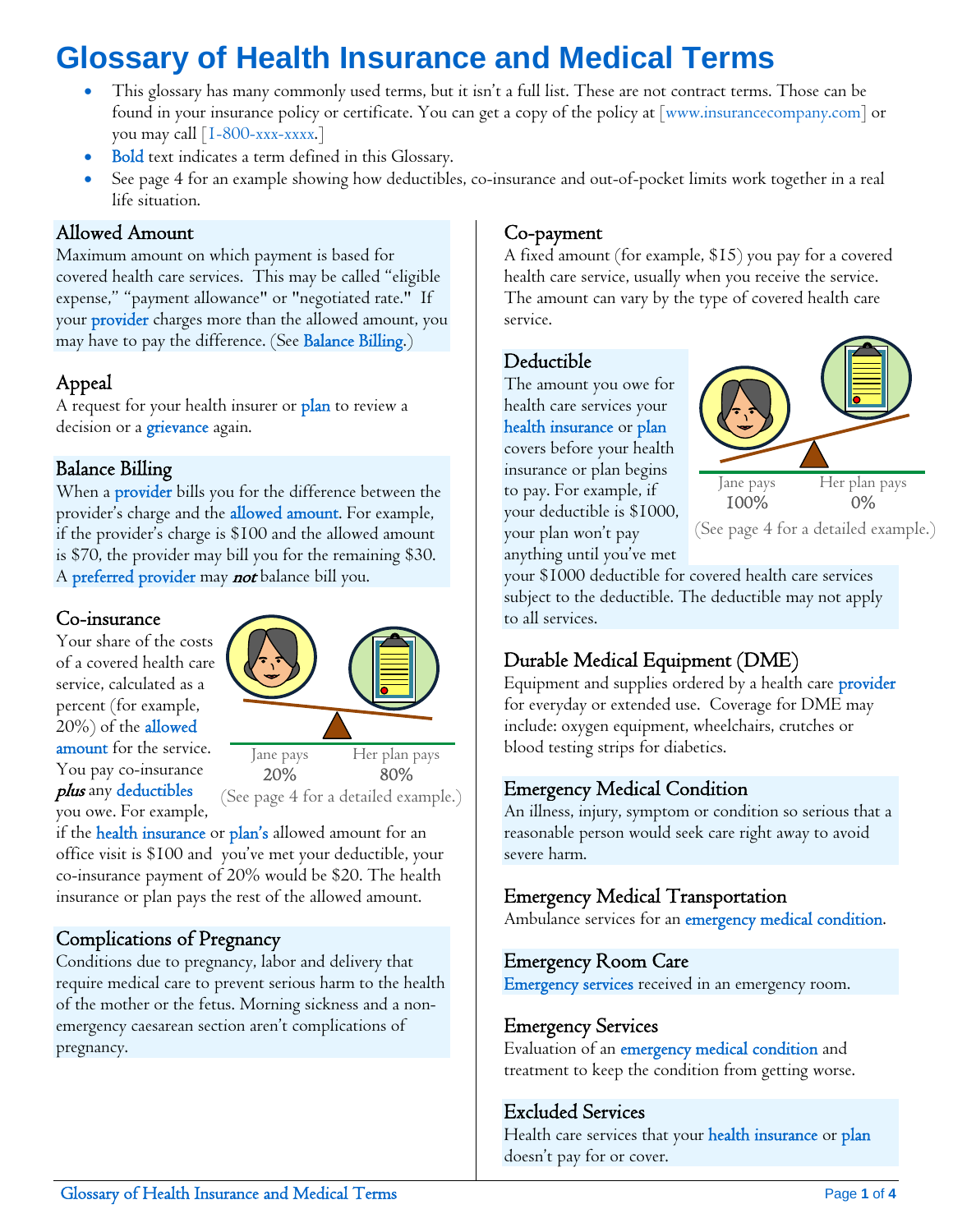## Grievance

A complaint that you communicate to your health insurer or plan.

#### Habilitation Services

Health care services that help a person keep, learn or improve skills and functioning for daily living. Examples include therapy for a child who isn't walking or talking at the expected age. These services may include physical and occupational therapy, speech-language pathology and other services for people with disabilities in a variety of inpatient and/or outpatient settings.

#### Health Insurance

A contract that requires your health insurer to pay some or all of your health care costs in exchange for a premium.

#### Home Health Care

Health care services a person receives at home.

#### Hospice Services

Services to provide comfort and support for persons in the last stages of a terminal illness and their families.

#### Hospitalization

Care in a hospital that requires admission as an inpatient and usually requires an overnight stay. An overnight stay for observation could be outpatient care.

## Hospital Outpatient Care

Care in a hospital that usually doesn't require an overnight stay.

#### In-network Co-insurance

The percent (for example, 20%) you pay of the allowed amount for covered health care services to providers who contract with your health insurance or plan. In-network co-insurance usually costs you less than out-of-network co-insurance.

## In-network Co-payment

A fixed amount (for example, \$15) you pay for covered health care services to providers who contract with your health insurance or plan. In-network co-payments usually are less than out-of-network co-payments.

## Medically Necessary

Health care services or supplies needed to prevent, diagnose or treat an illness, injury, disease or its symptoms and that meet accepted standards of medicine.

## Network

The facilities, providers and suppliers your health insurer or plan has contracted with to provide health care services.

#### Non-Preferred Provider

A **provider** who doesn't have a contract with your health insurer or plan to provide services to you. You'll pay more to see a non-preferred provider. Check your policy to see if you can go to all providers who have contracted with your health insurance or plan, or if your health insurance or plan has a "tiered" network and you must pay extra to see some providers.

#### Out-of-network Co-insurance

The percent (for example, 40%) you pay of the allowed amount for covered health care services to providers who do **not** contract with your health insurance or plan. Outof-network co-insurance usually costs you more than innetwork co-insurance.

#### Out-of-network Co-payment

A fixed amount (for example, \$30) you pay for covered health care services from providers who do **not** contract with your health insurance or plan. Out-of-network copayments usually are more than in-network co-payments.

#### Out-of-Pocket Limit

The most you pay during a policy period (usually a year) before your health insurance or plan begins to pay 100% of the **allowed** amount. This limit never includes your premium, balance-billed charges or



(See page 4 for a detailed example.)

insurance or plan doesn't cover. Some health insurance or plans don't count all of your co-payments, deductibles, co-insurance payments, out-of-network payments or other expenses toward this limit.

#### Physician Services

health care your health

Health care services a licensed medical physician (M.D. – Medical Doctor or D.O. – Doctor of Osteopathic Medicine) provides or coordinates.

#### Plan

A benefit your employer, union or other group sponsor provides to you to pay for your health care services.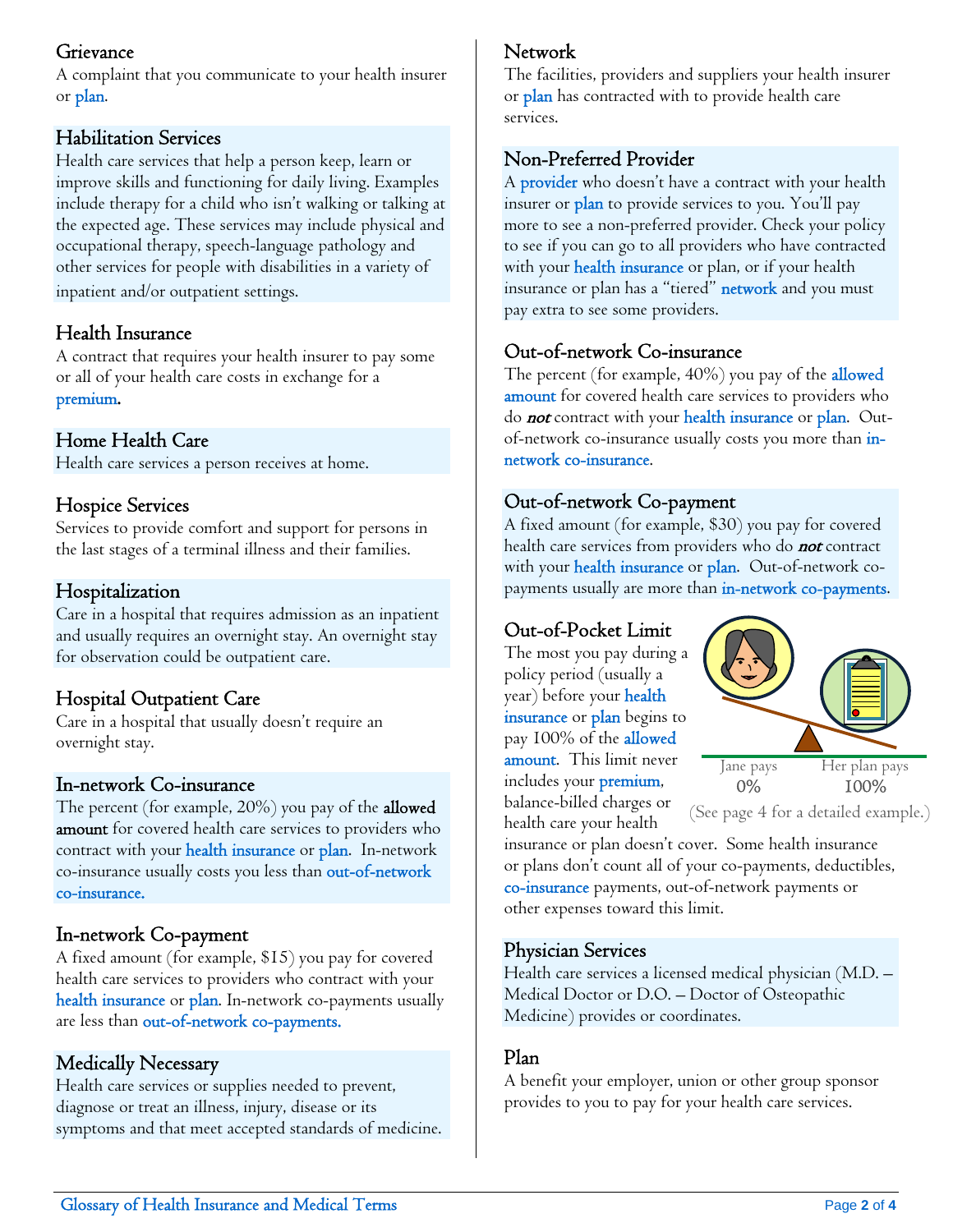#### Preauthorization

A decision by your health insurer or plan that a health care service, treatment plan, prescription drug or durable medical equipment is medically necessary. Sometimes called prior authorization, prior approval or precertification. Your health insurance or plan may require preauthorization for certain services before you receive them, except in an emergency. Preauthorization isn't a promise your health insurance or plan will cover the cost.

## Preferred Provider

A provider who has a contract with your health insurer or plan to provide services to you at a discount. Check your policy to see if you can see all preferred providers or if your health insurance or plan has a "tiered" network and you must pay extra to see some providers. Your health insurance or plan may have preferred providers who are also "participating" providers. Participating providers also contract with your health insurer or plan, but the discount may not be as great, and you may have to pay more.

#### Premium

The amount that must be paid for your health insurance or plan. You and/or your employer usually pay it monthly, quarterly or yearly.

## Prescription Drug Coverage

Health insurance or plan that helps pay for prescription drugs and medications.

## Prescription Drugs

Drugs and medications that by law require a prescription.

## Primary Care Physician

A physician (M.D. – Medical Doctor or D.O. – Doctor of Osteopathic Medicine) who directly provides or coordinates a range of health care services for a patient.

## Primary Care Provider

A physician (M.D. – Medical Doctor or D.O. – Doctor of Osteopathic Medicine), nurse practitioner, clinical nurse specialist or physician assistant, as allowed under state law, who provides, coordinates or helps a patient access a range of health care services.

## Provider

A physician (M.D. – Medical Doctor or D.O. – Doctor of Osteopathic Medicine), health care professional or health care facility licensed, certified or accredited as required by state law.

## Reconstructive Surgery

Surgery and follow-up treatment needed to correct or improve a part of the body because of birth defects, accidents, injuries or medical conditions.

#### Rehabilitation Services

Health care services that help a person keep, get back or improve skills and functioning for daily living that have been lost or impaired because a person was sick, hurt or disabled. These services may include physical and occupational therapy, speech-language pathology and psychiatric rehabilitation services in a variety of inpatient and/or outpatient settings.

#### Skilled Nursing Care

Services from licensed nurses in your own home or in a nursing home. Skilled care services are from technicians and therapists in your own home or in a nursing home.

## Specialist

A physician specialist focuses on a specific area of medicine or a group of patients to diagnose, manage, prevent or treat certain types of symptoms and conditions. A non-physician specialist is a **provider** who has more training in a specific area of health care.

#### UCR (Usual, Customary and Reasonable)

The amount paid for a medical service in a geographic area based on what providers in the area usually charge for the same or similar medical service. The UCR amount sometimes is used to determine the allowed amount.

## Urgent Care

Care for an illness, injury or condition serious enough that a reasonable person would seek care right away, but not so severe as to require emergency room care.